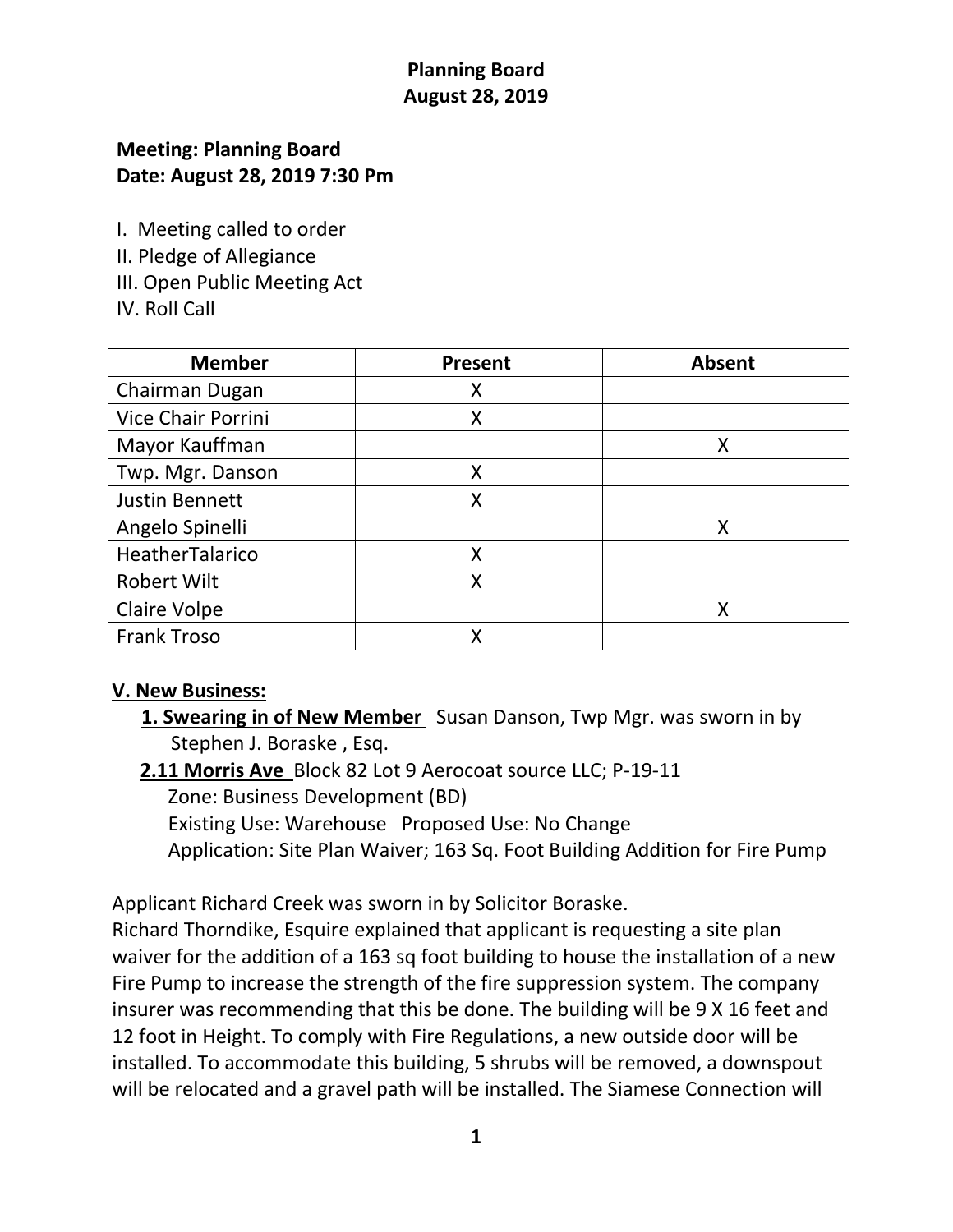# **Planning Board August 28, 2019**

be moved to the outside of the New Addition. The Shrubs will be replaced. The overall façade of the addition will match the existing building. There will be no change to the overall operation of the business and the job will be completed, pending approval in a 2-3 week time frame.

John J. Cantwell, Township Engineer had 3 questions for the applicant.

- 1. Will chemicals be housed and used for firefighting or water? Response was water by Fire Suppression Co.
- 2. Will the façade conform to the overall existing building? Response by Architect Frank H. Radey, AIA, was yes.
- 3. Will the five bushes that are being removed be replaced? Response was yes by Mr. Richard Creek, owner of Aerocoat.

Open To The Public for Comments. No Comments. Public Comments Closed.

Motion to Approve: Mr.Troso, second by Mrs. Porrini. All Approve

Application is Approved. There is a 45 day right of appeal. Thank you for keeping your property so nice.

#### **VI. Old Business:**

#### **VII. Minutes**

July 24, 2019 Motion to Approve, Mrs. Porrini, second by Mr. Bennett. All Approve.

#### **VIII. Resolutions:**

2019-PB-11 Maple Shade High School Improvement Project Motion to Approve: Mr.Troso, second by Mrs. Porrini. All Approve

2019-PB-12 Trevor Wing, Site Plan Waiver Motion to Approve: Mr. Troso, Second by Mrs. Porrini. All Approve

## **VIIII. Reports:**

**X. Community Development:**